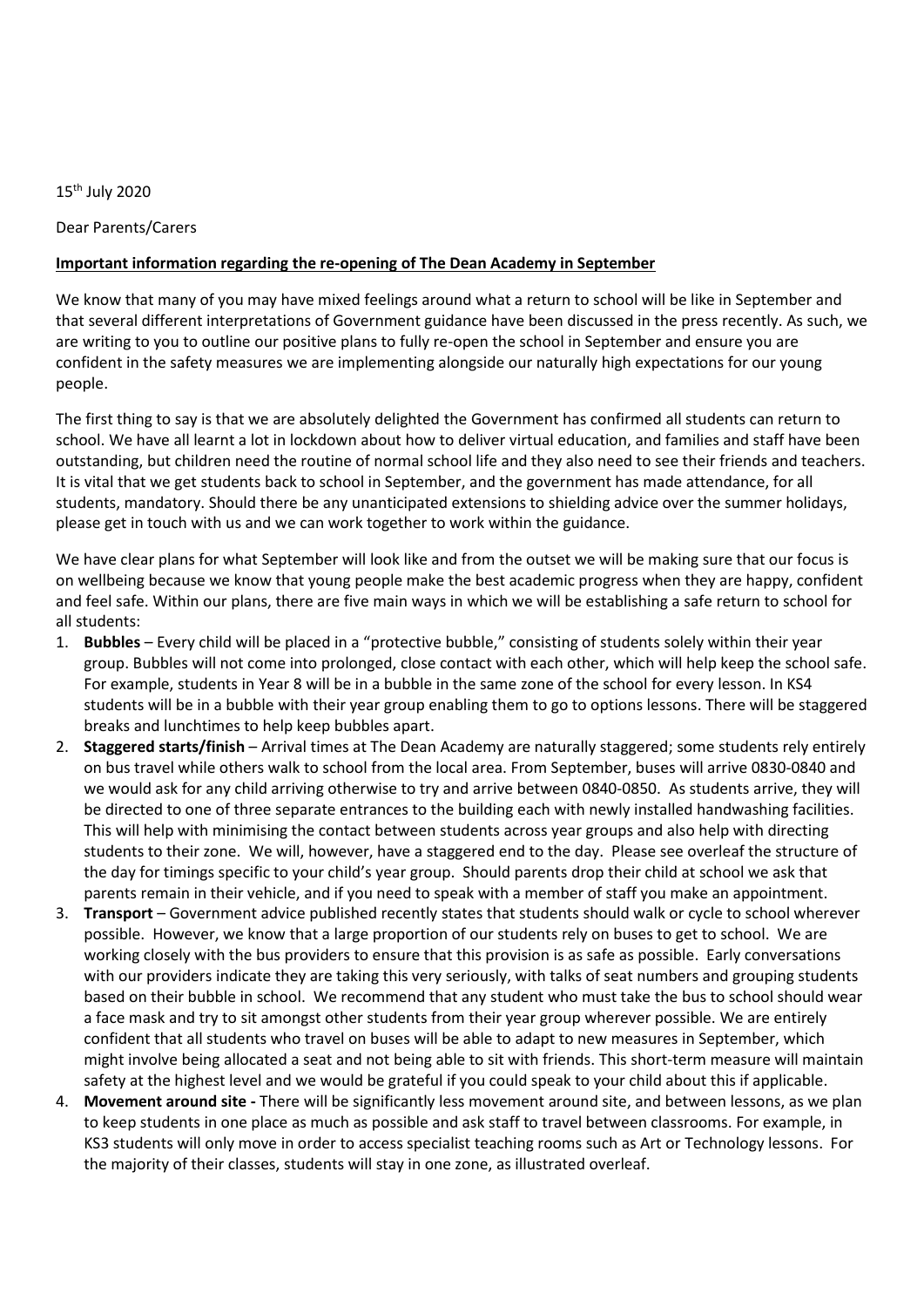5. **Break and Lunch** - There will be three separate break times and three separate lunchtimes, staggered throughout the day to help reduce contact between students and across year groups. This will mean that no more than two year groups are out on break/lunch at the same time ensuring we can support students closely in maintaining safe social distancing. We have planned to break our outdoor space into zones so that mixing between year groups is restricted, and we have re-arranged our canteen to enable two separate one way systems. We will still be able to offer both hot and cold food to our students from our canteen, but students will need to "grab and go". We will share further details about how this will work in due course. Further, students will be expected to wash their hands regularly, including before and after they eat and on leaving our site, alongside an enhanced cleaning regime around site.

**Dates for September -** To explain these new expectations to our children and to implement our plans effectively we will not open to all year groups at once in September. Instead we will re-open over two days, with all students back in school by Thursday 3<sup>rd</sup> September. Details of our opening for different year groups can be found below:

| Tuesday September 1st               | All staff INSET day                                                                                |
|-------------------------------------|----------------------------------------------------------------------------------------------------|
|                                     | (please note there will also be a $y7$ parents information evening $-$ details in separate letter) |
| Wednesday 2 <sup>nd</sup> September | Students in Years 7 and 11 return                                                                  |
| Thursday 3 <sup>rd</sup> September  | All other year groups return                                                                       |

Every child, and every home, has had a different experience with lockdown and home learning. Whilst we know the majority of families will be delighted that schools are reopening, there may be some parents or students who feel anxious about returning: if this applies to you, please do not wait until September before reaching out. If you have concerns about a full return to school in September please contact us as soon as you can (via [info@thedeanacademy.org\)](mailto:info@thedeanacademy.org) and we will work with you to ensure you feel reassured that all your concerns have been addressed.

In addition to the safety measures set out above, we are well prepared in terms of securing the wellbeing and academic progress of students – both those who have not been able to return to school this term and those who will be taking important public examinations next year. We recognise that there may be learning gaps to be addressed when the students return and have planned a 'recovery' curriculum for the autumn term so that everyone has the chance to feel secure in their subject knowledge. We will also ensure there is time devoted to the emotional wellbeing of students. We are fully committed to ensuring that the return to school for our young people is happy and positive.

We will, of course, also need your help and support to keep school safe as we return to school. Obviously if your son or daughter, or somebody else in your household, has coronavirus symptoms they should stay at home until tested. Likewise, the government guidance says that if there is a confirmed case at school, then we should work with the relevant health authorities to ensure that everyone who was in close contact with them when they were infectious is notified and self-isolates.

Please also note that students will be expected to return to school in full uniform. It is important that we set, and hold ourselves to, high standards when school re-opens despite the significant challenges we have faced due to Covid-19. If you are unsure of the expectations around uniform please see our website [\(https://thedeanacademy.org/uniform/\)](https://thedeanacademy.org/uniform/) which also details where uniform can be purchased. Should you have any difficulty in ensuring your child has access to full uniform please contact us as we can help. Again, please do not wait until September to reach out. On arrival, if any child does not have full uniform, we will loan them shoes/a blazer until they can be purchased.

Finally, this summer term has been long and tiring for families and staff, but it has also been inspiring and uplifting. The whole community has pulled together to ensure students felt safe and supported, and we have shown just how much can be achieved in the most difficult and challenging of circumstances. No matter what your experience of lockdown, parents have been terrific: on behalf of all staff, we want to thank you for everything you have done to support your children's success over this period, and to support our school.

Yours sincerely

**Richard Brand** Headteacher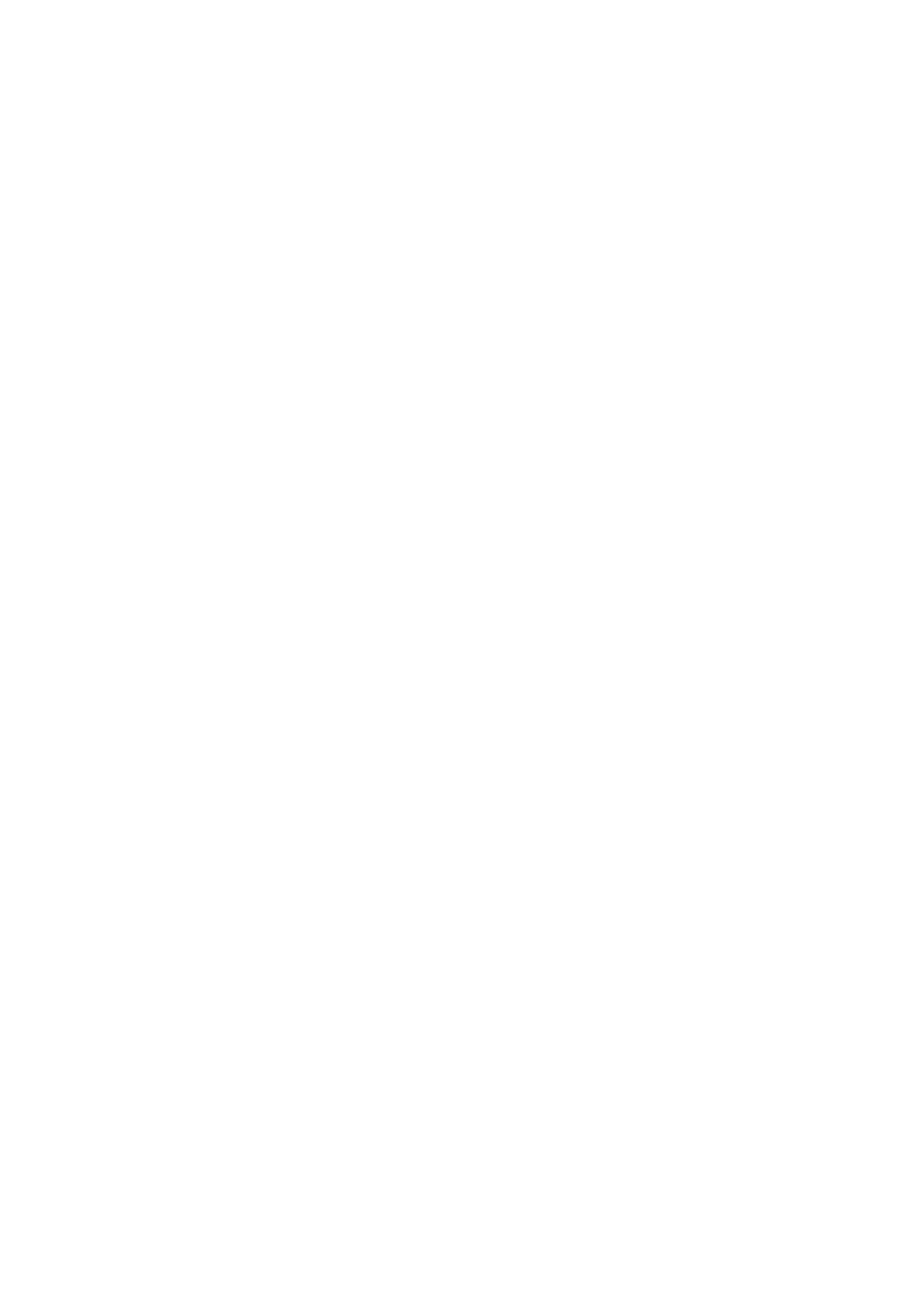## **Structure of School day from September**

|                         | <b>Arrival</b>              | Tutor                         | Period 1                          | Period 2 / Break                                        |  |                                     | <b>Period 3</b> | Period 4 / Lunch (LB)                    |               |                                            | <b>Period 5</b>        | Period 6/departure  |  |
|-------------------------|-----------------------------|-------------------------------|-----------------------------------|---------------------------------------------------------|--|-------------------------------------|-----------------|------------------------------------------|---------------|--------------------------------------------|------------------------|---------------------|--|
|                         |                             | 0830-0850 0850-0905 0905-1005 |                                   | 1005-1125                                               |  |                                     | 1125-1225       | 1225-1410                                |               |                                            | 1410-1505/15 1505-1600 |                     |  |
| $\overline{\text{Y11}}$ |                             |                               | T - 15mins  L - 60mins            | L - 60mins                                              |  | $ B - 20 \text{ mins} $ L - 60 mins |                 | $L - 65$ mins                            |               | $ LB - 40 \text{ mins}$ $-65 \text{ mins}$ |                        | Intervention 45mins |  |
|                         |                             |                               |                                   |                                                         |  |                                     |                 |                                          |               |                                            |                        |                     |  |
| Y <sub>10</sub>         | Buses arrive                |                               | - 15mins IL - 60mins              | $ B - 20 \text{ mins} $                                 |  | $L - 60$ mins                       | $L - 60$ mins   | $ LB - 40 \text{ min} $                  |               | L - 65mins                                 | $L - 65$ mins          | Depart 1515         |  |
|                         | 0830-0840<br>Those arriving |                               |                                   |                                                         |  |                                     |                 |                                          |               |                                            |                        |                     |  |
| <b>Y9</b>               | on foot 0840-               | T - 15mins IL - 60mins        |                                   | L - 60mins                                              |  | $ B - 20 \text{ mins} $ L - 60 mins |                 | L - 35mins <b>LB - 40mins</b> L - 30mins |               |                                            | $ L - 60$ mins         | Depart 1510         |  |
|                         | 0850 directed<br>to $10f3$  |                               |                                   |                                                         |  |                                     |                 |                                          |               |                                            |                        |                     |  |
| <b>Y8</b>               | entrances                   |                               | - 15mins IL - 60mins <sup>-</sup> | $L - 30$ mins $B - 20$ mins $L - 30$ mins $L - 60$ mins |  |                                     |                 |                                          | $L - 65$ mins | $ LB - 40$ mins $ L - 60$ mins             |                        | Depart 1510         |  |
|                         |                             |                               |                                   |                                                         |  |                                     |                 |                                          |               |                                            |                        |                     |  |
| <b>Y7</b>               |                             |                               | T - 15mins L - 60mins             | <b>B</b> - 20 mins                                      |  | L - 60mins                          | L-60mins        | $ LB - 40 \text{ min} $                  |               | L - 65mins                                 | - 55mins               | Depart 1505         |  |